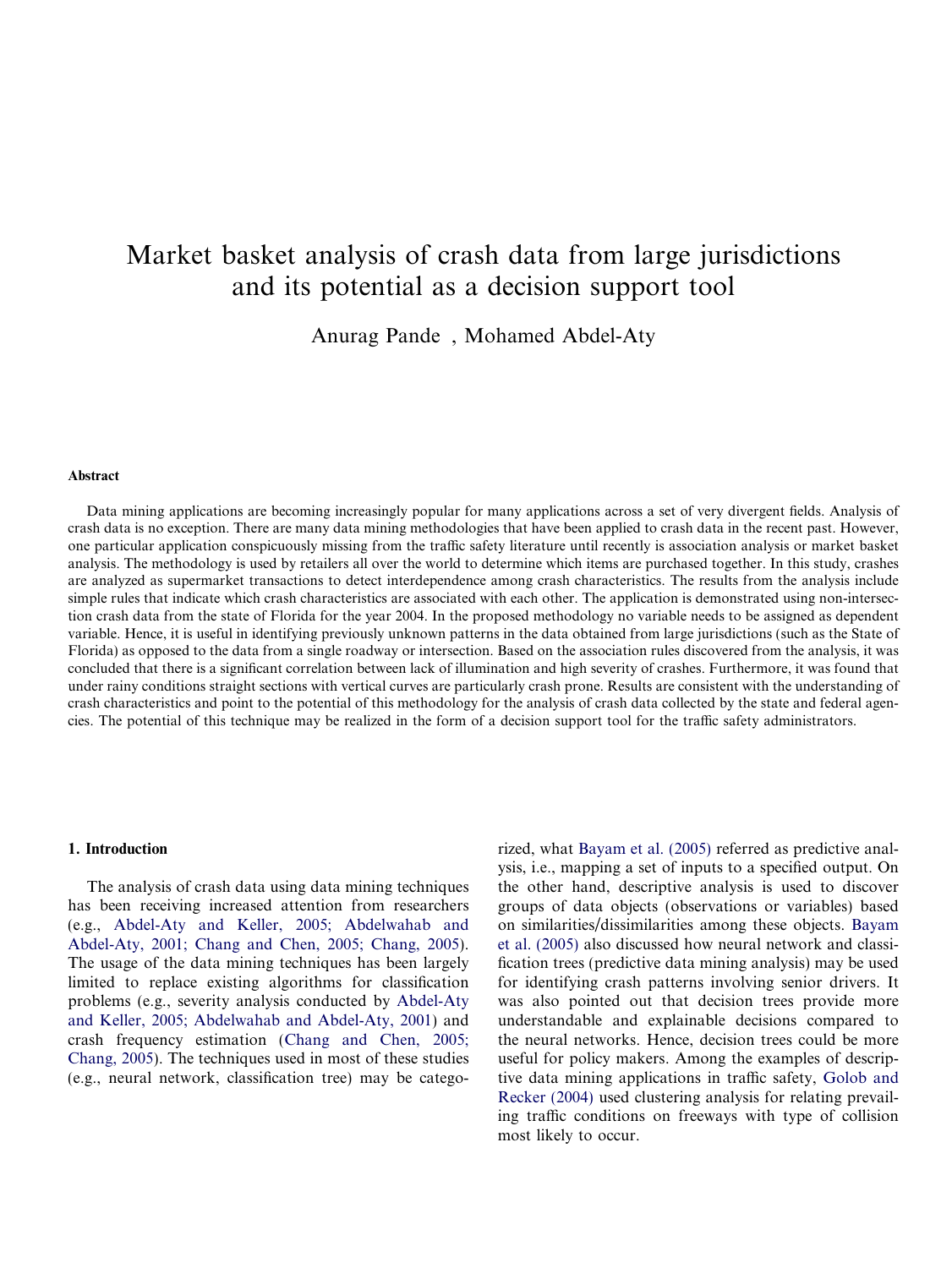One of the data mining techniques never utilized for crash data analysis until recently was the association analysis [\(Agrawal et al., 1993\)](#page-8-0). It is part of the descriptive data mining analysis. The analysis involves looking into the data as transactions at the supermarket register to identify set(s) of items purchased together. The technique is also known as market basket analysis. In the proposed application, all the characteristics of crashes would be analyzed to search if certain characteristics tend to co-exist. In terms of understanding the results, association rules are preferred compared to cluster analysis because they provide specific and easy to describe relationships between crash attributes. One important feature of the technique is that no variables are assigned as dependent or independent.

The a priori algorithm for searching association rules is easy to understand and the computations used are straightforward. Due to explainable results and the ability to examine all potential relationships in the dataset this descriptive data mining may be a useful tool for policy makers. The application of the algorithm along with its potential future application as a decision support tool for policy makers is discussed in this paper. Crash data obtained from the Department of Highway Safety and Motor Vehicles (DHSMV), Florida are used in this study. The paper is organized as follows: In the next section benefits of this technique are discussed along with the objectives for which market basket analysis may be preferred over traditional techniques of crash data analysis. The methodology section describes the a priori rule discovery algorithm and the criteria for evaluating the discovered rules. The subsequent section is devoted to a detailed description of the data used in this study. The discovered association rules are presented in the ensuing section followed by the conclusions. The last section of the paper also discusses some future investigations that may help in fully exploiting the potential of this data mining methodology as a decision support tool in the area of traffic safety.

## 2. Motivation

''Good information properly used is one of the underpinnings of a sound traffic safety enterprise" (AASTHO strategic highway safety plan: goal 21). While there is a sufficient scope of improvement in the quality of the data being collected, all the state and the federal agencies do collect large amounts of crash data. Future policy initiatives are based on the conclusions drawn from these data. The data are often presented to the administrators in the form of multiple tables and illustrations to demonstrate latest trends in injuries and fatalities. In this study, we explore association rule mining for analyzing the data archived by one such agency (Department of Highway Safety and Motor Vehicles-FL) and discuss its potential as a decision support tool.

According to [Hand et al. \(2001\),](#page-9-0) techniques such as association rule mining are better suited for analyzing observational data collected outside the purview of a designed experiment. Crash data from large jurisdictions (such as the State of Florida) are a good example of an observational database. Traditionally, studies dealing with crash data focus on establishing relationships between "dependent" and "independent" variables. However, the dichotomy used to categorize variables as dependent and independent variables is artificial and even arbitrary. Furthermore, it has been observed in the literature that correlations among independent variables significantly hamper the statistical analysis of crash data (e.g., [Chang and Chen,](#page-9-0)  [2005; Greibe, 2005](#page-9-0)). The correlations make it difficult to estimate the effect of different explanatory variables and may lead to incorrect conclusions ([Greibe, 2005](#page-9-0)). Some recent studies have demonstrated that data mining techniques such as classification and regression tree (CART) can circumvent the problems arising from correlations [\(Chang and Chen, 2005; Chang, 2005\)](#page-9-0). While the negative impact of correlations among independent variables can be countered using the aforementioned techniques, they provide no quantitative measure for these correlations.

[Geurts et al. \(2005\)](#page-9-0) recently applied the association rule search algorithm to identify and differentiate between crash patterns in and outside of the ''black" zones. The analysis was based on 1861 injury crashes that occurred in a small province, south of Brussels (Belgium). However, their analysis of the crash data was too similar to traditional marketing applications. In other words, thresholds applied on the rule evaluation criteria (described in the next section) were closer to the ones used for marketing applications (also see the section titled analysis). In this study, we apply this algorithm on the crash data by clearly differentiating it from the traditional marketing applications.

As observed later from the results, the proposed methodology (i.e., association rules mining) can potentially identify relationships that are not well known from the traffic safety literature. Without restricting the nature of variables (as dependent or independent) one can find valuable relationships which would otherwise remain elusive. The market basket analysis also results in rules that are easy to understand. Despite the advantages, association rule mining is NOT intended to be a replacement for other techniques used for statistical analyzes of crash data. Instead, it is an efficient tool for analyzing huge database of crash characteristics from jurisdictions such as a state DOT.

#### 3. Methodology

Association discovery is the identification of sets of items that occur together in a given event or record. This technique is also known as market basket analysis. On-line transaction processing systems at the supermarkets often provide the data sources for association discovery. Association rules are based on the relative frequency of the number of times the sets of items occur alone and in combination in a database. They are expressed as follows: ''if item A is part of an event then item B is also a part of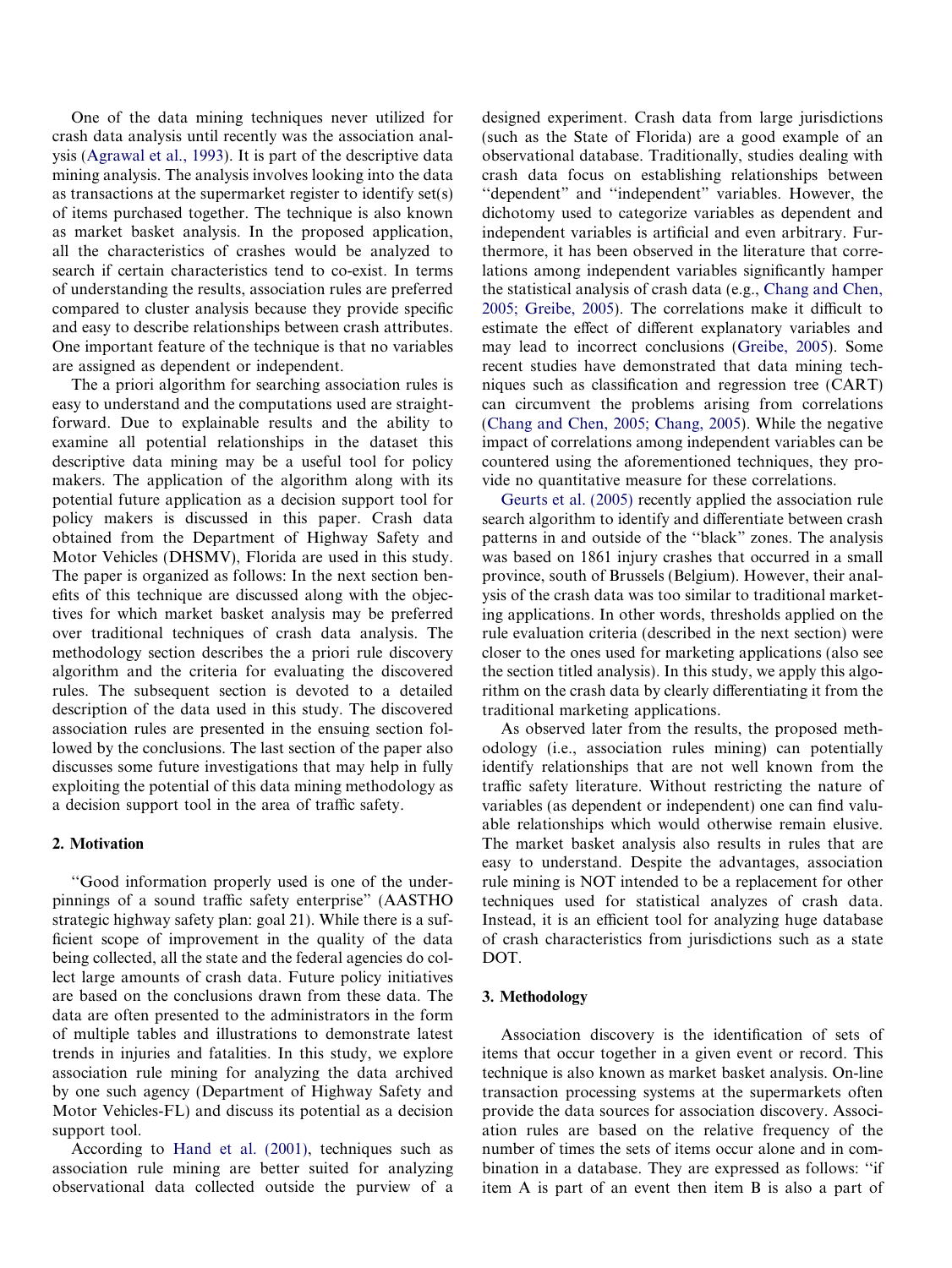the event  $X\%$  of the time". We would represent the aforementioned rule as " $A \rightarrow B$ ", where A is the antecedent on the LHS and B is the consequent on the RHS. Note that one can have multiple items, i.e., a set of items, as antecedent and consequent in a rule. For further clarification, here are some hypothetical examples of the association rules:

- � If a customer buys beer, then he/she also buys chips ("beer  $\rightarrow$  chips").
- � A grocery chain may find that 80% of all shoppers will buy a jar of salsa when they purchase a bag of tortilla chips ("bag of tortilla chips  $\rightarrow$  jar of salsa").

It is worth mentioning that these rules should not be interpreted as a direct causation, but as associations between the sets of items ([SAS Institute, 2001\)](#page-9-0).

[Agrawal et al. \(1993\)](#page-8-0) first introduced the framework to search for association rules in large databases based on the a priori algorithm. A priori algorithm uses simple and stepby-step ways to repetitively examine candidate item-sets to find frequent item-sets. Then, it uses the new candidate item-sets produced using frequent item-sets to find new frequent item-sets until no more new item-sets can be produced. The concepts of support and confidence are central to association rules. Support is a measure of how frequently any given combination of antecedent and consequent occurs in a database. Confidence is defined by the percentage of cases in which a consequent appears given that the antecedent has occurred. It essentially measures the strength of an association rule. The framework proposed by [Agrawal et al. \(1993\)](#page-8-0) consisted of only these two parameters for evaluation of the rules generated by the algorithm. However, [Brin et al. \(1998\)](#page-9-0) introduced a third evaluation parameter, which was referred to as "interest" or "lift". These three criteria are defined with an example as follows:

Suppose a hypothetical crash database consist of 100,000 crashes and out of these crashes 20,000 of them occurred under ''dark without street lights" and 5000 of them were fatal. Out of these 5000 fatal crashes, 2000 occurred under dark without street lights. Now consider the rule "dark without street lights  $\rightarrow$  fatal crashes" for this database. In this rule, ''dark without street lights" is the antecedent while the ''fatal crashes" is the consequent. The support for the rule is defined as the percentage of all crashes that were both fatal and occurred on a dark street without lights. For the aforementioned hypothetical rule, support would be  $2\%$  (2000/100,000 = 0.02). Confidence for the rule is defined as the percentage of fatal crashes among all crashes that occurred under dark conditions on roadways with no street lights. The number of such crashes is 2000 and hence in this database, the confidence for the aforementioned rule would be 10% (2000/  $20,000 = 0.10$ . As we shall note later, the most important criterion of the three in the context of the present problem (i.e., crash data analysis) is ''interest" or ''lift". The later of the two terms is used from here on. The lift of the rule measures the statistical dependence of the rule by relating the observed frequency of co-occurrence to the expected frequency of the co-occurrence under the assumption of conditional independence. The higher the lift for a rule, the more interesting the rule would be since it would indicate how more often the two characteristics are part of the same crash than if these events were statistically independent. In mathematical terms the lift is defined as follows:

Life = 
$$
\frac{P(\text{fatal crash}|\text{dark with no street lights})}{P(\text{fatal crash})} \leftarrow
$$

\n=  $\frac{P(\text{fatal crash} \cap \text{dark with no street lights})}{P(\text{fatal crash}) * P(\text{dark with no street lights})} \leftarrow$ 

The definitions of the three parameters, based on this example, are further clarified in [Fig. 1.](#page-3-0) The association rule discovery is the process of finding strong associations with a minimum support and/or confidence and lift value greater than one. Minimum support controls the number of observations that must contain the antecedent and consequent combination; while minimum confidence controls the predictive power of the rules.

It is desirable for the rules to have a large confidence factor, a high level of support, and a lift value greater than one. Since some events of interest in traffic safety analysis are very rare (e.g., ''crashes with fatal injury"); the support for some rules of interest could be quite low. It essentially means that the lift value is more important for determining the strength of an association rule than the other two criteria. Hence, in the present application the rules should be evaluated based on the 'lift' values. It is not to say that the other two criteria are of no importance. The rules 'discovered' by the algorithm still need to have support greater than a minimum threshold. The threshold, however, would be set much lower (close to  $1\%$ ) compared to a marketing application. The threshold ensures that the pattern identified by a rule is observed in the database with at least some reasonable frequency. If one only relies on the lift value and not use a threshold for minimum support it is possible to identify rules that are based on very few crashes. These rules would be of little practical value.

Support considers only the combination of crash characteristics and not the direction. In other words, two rules with flipped antecedent and consequent will both have the same support. The confidence is useful in differentiating between such rules. Consider a customer database with 25% support for the combination of two products say, beer and lime. This could mean that 25% of all customers buy both beer and lime, and no one buys beer without buying lime. In that case, it would be a good rule. But what if 100% of customers buy beer and only 25% of those buy lime? In which case, it would not be a good rule, even though the support is still 25%. The fact that a customer bought beer does not really reveal whether they will buy lime. The parameter confidence provides a measure for how confident one can be of the fact that given a customer has purchased one product, they will also purchase the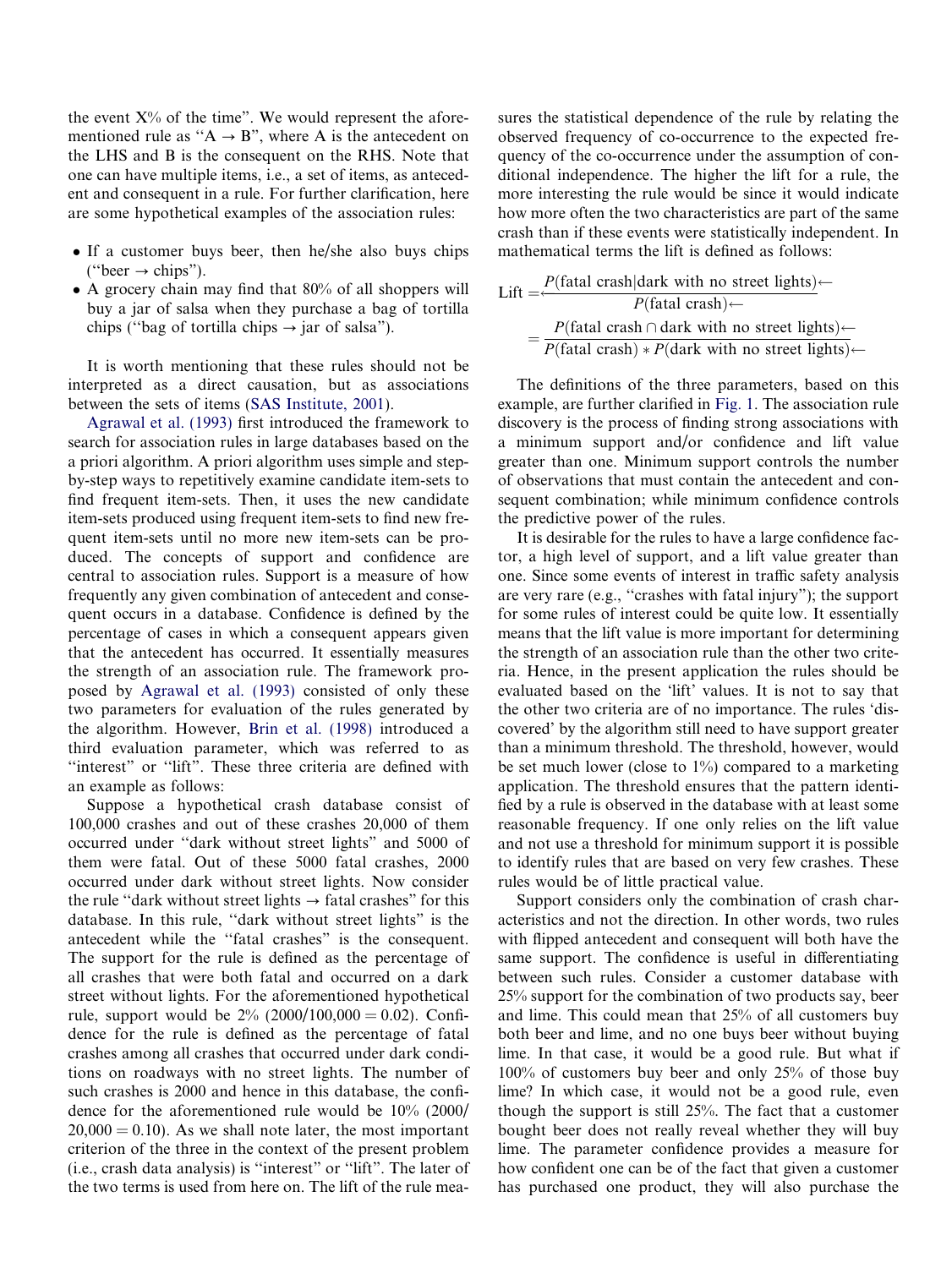<span id="page-3-0"></span>

Fig. 1. Three association rule evaluation criteria based on a hypothetical example crash database.

other product. Confidence is especially important when dealing with characteristics that exist in a large proportion of crashes such as ''clear weather" (68.72%).

It is worth emphasizing again that the objective is not to establish any specific relationship(s) but to examine how various crash characteristics are associated with each other. It is in contrast with traditional multivariate modeling of the crash data where a relationship (between the so-called dependent and independent variables) is sought and model parameters are estimated to specify the relationship. In association discovery the goal is to get some information – any real information – out of the data. In the following section, details of the crash data used in this study are described.

### 4. Data description

The data used herein are obtained from DHSMV that maintains a database for all crashes reported in the state of Florida. In this study, we are using database for crashes that did not occur on intersections or ramps. The database included crashes with five severity levels, varying from ''no injury" to crashes involving ''fatal injury". While there might be some reporting bias leading to under-reporting of the least severe (i.e., No injury) crashes ([Abdel-Aty](#page-8-0)  [and Keller, 2005](#page-8-0)), the frequency of the crashes belonging to the other severity levels is expected to be fairly accurate. Since relative frequency of crash characteristics is one of the critical aspects of the association rule discovery process, ''no injury" crashes were removed from the database. Due to accurate reporting of the remaining crashes the database may now be expected to have correct proportions of crashes belonging to remaining four severity levels. The part of the database contains following characteristics about each crash:

� Crash injury severity (possible injury, non-incapacitating injury, incapacitating injury, and fatal injury).

- $\bullet$  Light conditions (daylight, dusk, dawn, dark with street light, and dark with no street light).
- Weather conditions (clear, cloudy, rain, and fog).
- � Traffic-way character (straight level, straight grade, curve level, and curve grade).
- � Separation of traffic (divided and undivided highway).

In traditional multivariate modeling of the crash data, ''crash injury severity" would have been the dependent variable with the other four being the independent variables. In this study, however, every category within a nominal variable would be treated as a 'product' in a 'market basket'. A crash that occurred daylight, clear weather, straight level, divided highway and involved possible injury, can be treated as a transaction during which these 'products' were purchased.

[Table 1](#page-4-0) summarizes the information available for 59,679 non-intersection crashes. To find interesting patterns one would look for the crash characteristics that occur together significantly more often than they would if they had been statistically independent of each other. Therefore, the market basket analysis may be understood as a more sophisticated and efficient substitute for contingency tables. A contingency table, also called a cross-reference table, is a table showing the number of records for each level combination of two or more categorical variables that constitute the table. As the size of the contingency table grows, it becomes difficult to keep track of the results. Association discovery may be seen as a process of looking through all possible multi-way contingency tables and filtering out the most 'interesting' of the conclusions.

It should be re-emphasized that even though support for some association rules in a crash database might be low due to rare occurrence of the characteristics included in the rule, they might be of significant interest (e.g., rules involving ''fatal injury"). Also, note that sometimes the 'discovered' rules might be obvious and hence useless (e.g., "mother  $\rightarrow$  female"). Therefore, once the association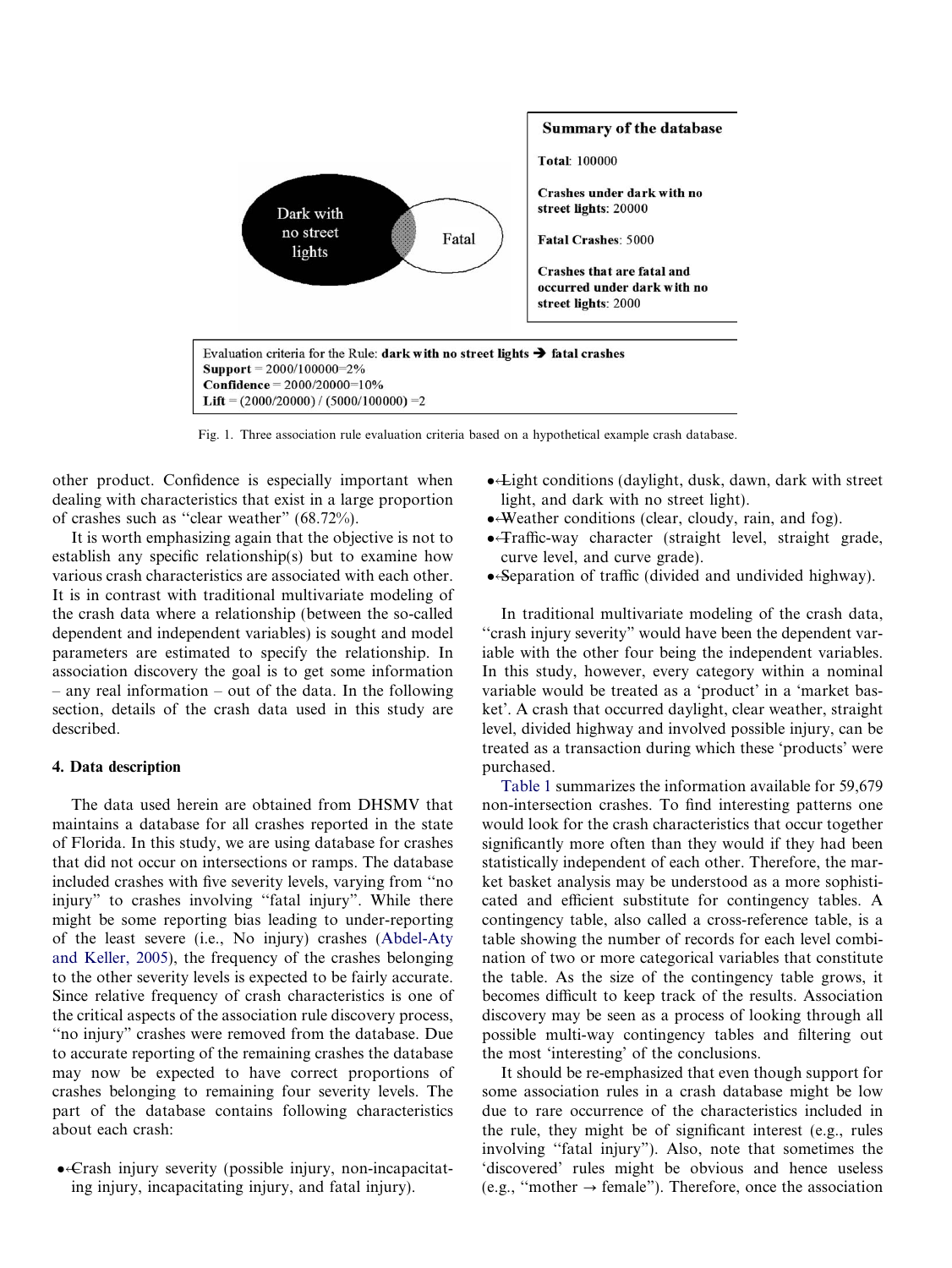<span id="page-4-0"></span>Table 1 Summary of crash characteristics

| Lighting condition |                                   | Frequency | Percent | Cumulative frequency | Cumulative percent |
|--------------------|-----------------------------------|-----------|---------|----------------------|--------------------|
| 01                 | Daylight                          | 38,859    | 65.11   | 38,859               | 65.11              |
| 02                 | Dusk                              | 1574      | 2.64    | 40,433               | 67.75              |
| 03                 | Dawn                              | 882       | 1.48    | 41,315               | 69.23              |
| 04                 | Dark (street light)               | 11,123    | 18.64   | 52,438               | 87.87              |
| 05                 | Dark (no light)                   | 7241      | 12.13   | 59,679               | 100                |
| Weather            |                                   |           |         |                      |                    |
| 01                 | Clear                             | 41,009    | 68.72   | 41,009               | 68.72              |
| 02                 | Cloudy                            | 11,999    | 20.11   | 53,008               | 88.82              |
| 03                 | Rain                              | 6074      | 10.18   | 59,082               | 99.00              |
| 04                 | Fog                               | 324       | 0.54    | 59,406               | 99.54              |
| 05                 | All other                         | 273       | 0.46    | 59,679               | 100                |
|                    | Traffic-way character             |           |         |                      |                    |
| 01                 | Straight-level                    | 48,749    | 81.69   | 48,749               | 81.69              |
| 02                 | Straight-upgrade/downgrade        | 5057      | 8.47    | 53,806               | 90.16              |
| 03                 | Curve-level                       | 4509      | 7.56    | 58,315               | 97.71              |
| 04                 | Curve-upgrade/downgrade           | 1364      | 2.29    | 59,679               | 100                |
|                    | Dividedlundivided highway         |           |         |                      |                    |
| 1                  | Divided highway                   | 34,150    | 57.22   | 34,150               | 57.22              |
| 2                  | Undivided highway                 | 25,529    | 42.78   | 59,679               | 100                |
|                    | Crash injury severity             |           |         |                      |                    |
| 2                  | Possible injury                   | 27,402    | 45.92   | 27,402               | 45.92              |
| 3                  | Non-incapacitating evident injury | 20,691    | 34.67   | 48,093               | 80.59              |
| 4                  | Incapacitating injury             | 9838      | 16.48   | 57,931               | 97.07              |
| 5                  | Fatal injury                      | 1748      | 2.93    | 59,679               | 100                |

rules have been discovered using the a priori algorithm they need to be vetted or ''post-processed" carefully for valuable information.

#### 5. Data preparation

To perform association discovery using the SAS enterprise miner the input data set must have a separate observation for each product purchased by each customer ([SAS](#page-9-0)  [Institute, 2001](#page-9-0)). Correspondingly, the format of the original data obtained form the DHSMV database had to be changed. As mentioned earlier, five categorical variables are included in the analysis. Lighting conditions have five levels, weather conditions, traffic-way character, and crash injury severity and have four levels each, and separation of traffic has two levels. Hence, the database of 59,679 crashes with five variables will be expanded to have 298,395  $(=59,679*5)$  observations. The format of the raw dataset (with a sample of two crashes) and the one prepared for the association rules search is provided in Table 2a and Table 2b, respectively. The recoded data are subjected to

| Table 2a             |  |
|----------------------|--|
| Sample of grash data |  |

|              | Dailipic of clash uata |                  |                  |                                  |                             |
|--------------|------------------------|------------------|------------------|----------------------------------|-----------------------------|
| Crash<br>no. | Lighting<br>condition  | Weather Traffic- | way<br>character | Divided/<br>undivided<br>highway | Crash<br>injury<br>severity |
|              |                        |                  |                  |                                  |                             |
|              |                        |                  |                  |                                  |                             |

| Table 2b |  |  |                                                       |  |
|----------|--|--|-------------------------------------------------------|--|
|          |  |  | Sample of crash data recoded for association analysis |  |

| No. | Product<br>(condition) | Transaction<br>Id (crash no.) | Variable category       |
|-----|------------------------|-------------------------------|-------------------------|
|     | Daylight               |                               | 1 Lighting condition    |
| 2   | clear weather          |                               | 2 Weather               |
| 3   | Straight Level         |                               | 3 Traffic-way character |
| 4   | divided HW             |                               | 4 Divided/undivided     |
|     |                        |                               | highway                 |
| 5   | Possible injury        |                               | 5 Crash injury severity |
| 6   | Daylight               | $\overline{c}$                | 1 Lighting condition    |
|     | clear weather          | 2                             | 2 Weather               |
| 8   | Straight Level         | 2                             | 3 Traffic-way character |
| 9   | divided HW             | $\mathfrak{D}$                | 4 Divided/undivided     |
|     |                        |                               | highway                 |
| 10  | Incap injury           | 2                             | 5 Crash injury severity |

the a priori algorithm to search for association rules. It is worth mentioning that each crash is being treated as a transaction while the corresponding categories of the five variables are treated as 'product' purchased during that transaction.

# 6. Analysis

Prior to searching for the rules, minimum thresholds for support and confidence were specified. The threshold values used in the analysis are 0.90% and 10%, respectively. It means that no rules with support  $\leq 0.90\%$  and/or confidence <10% would be considered irrespective of their lift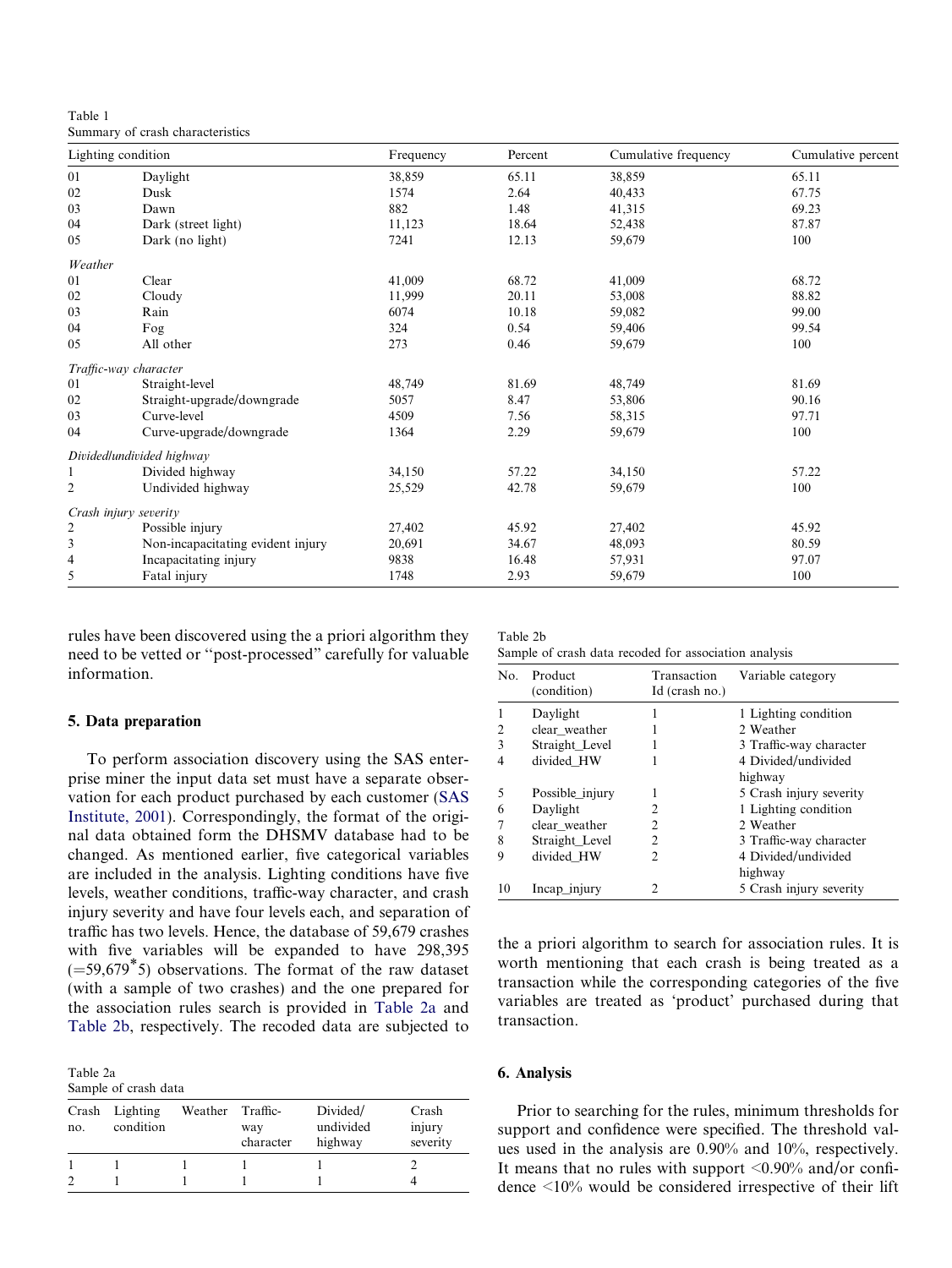<span id="page-5-0"></span>values. The role of these thresholds was discussed with the concepts of support and confidence in the ''methodology" section. These thresholds are lower than the values typically used in market basket analysis due to our interest in rare crash characteristics (such as a fatal injury). It is worth mentioning that [Geurts et al. \(2005\)](#page-9-0) used 5% as the threshold on support parameter for their analysis of crashes in and outside the ''black" zones. The 5% threshold is closer to the value used in marketing applications. This is one reason why they were not able to 'discover' any patterns related to driver, passenger, and/or victim fatality.

Another specification used in the SAS enterprise miner [\(SAS Institute, 2001](#page-9-0)) is that the upper limit on the 'products' included in a single rule. The upper limit was set at four and therefore, 2-product, 3-product and 4-product rules would be identified. In the next section, the rules uncovered from the dataset described in the previous section are presented. The rules are represented in the following form: "antecedent  $\rightarrow$  consequent ( $L = x$ ,  $S = y$ ,  $(C = z)$ ", where x, y, and z represent the values of lift, support and confidence for the corresponding rule. It is worth mentioning that antecedent and the consequent in the rules could be a single 'product' (i.e., the category of a variable such as ''fatal crash") or a set of 'products' (such as ''fatal crash and dark with no street lights and level grade"). The rules discovered from this dataset based on the a priori algorithm are shown in Tables 3–5. The tables include the following parameters:

 $\bullet$ **-**Lift.

- $\bullet$  Support  $(\%).$
- $\bullet \in$ Confidence (%).
- � Transaction count: number of transaction in which the particular combination of 'products' occur.
- $\bullet$  Rule: antecedent  $\rightarrow$  consequent.

The rules are sorted by the descending lift values. Tables 3–5 show ''2-product", ''3-product" and ''4-product" rules, respectively. It is worth mentioning that more rules were

| Table 3                   |  |
|---------------------------|--|
| List of "2-product" rules |  |

'discovered' by the algorithm than the ones shown in Tables 3–5. Note that the rules with lift values close to 1.0 are of little interest. Only rules with lift greater than or equal to 1.25 are shown in Table 3. The next highest lift for any 2-product rule was only 1.16. Due to this significant drop in the lift value only 15 rules are included in Table 3. Similar procedure was used to determine how many 3-product and 4-product rules to include in [Tables](#page-6-0)  [4 and 5](#page-6-0). Some of the remarkable rules shown in the Tables are discussed in the following section.

#### 7. Discussion of the rules discovered

The first rule in Table 3 indicates that if a crash results in fatal injury it is more likely to have occurred on dark with no street light ("fatal injury  $\rightarrow$  dark with no street light  $(L = 2.73, S = 0.97, C = 33.12)$ "). In this regard, two other rules are worth mentioning "incapacitating injury  $\rightarrow$  dark with no street light  $(L = 1.53, S = 3.06, C = 18.54)$ " "non-incapacitating injury  $\rightarrow$  dark with no street light  $(L = 1.04, S = 4.37, C = 12.61)$ ". Note that the later of the two rules is not included in Table 3 due to its low lift value. Based on these three rules and the corresponding lift values, which decrease with the antecedent severity levels, it may be inferred that under dark conditions with no street lights crashes are likely to be more severe. It also indicates that installing street lights could help in reducing the severity of crashes.

Other interesting ''2-product" rules include ''curve level  $\rightarrow$  dark with no street light ( $L = 2.09$ ,  $S = 1.92$ ,  $C =$ 25.35)", "curve level  $\rightarrow$  undivided highway ( $L = 1.49$ ,  $S = 4.80$ ,  $C = 63.58$ ", and "curve level  $\rightarrow$  incapacitating injury ( $L = 1.47$ ,  $S = 1.84$ ,  $C = 24.31$ )". These rules indicate that the crashes that occur on section with level grade and horizontal curve are more likely to occur on undivided highway, under dark with no street lights, and incur incapacitating injury. Another interesting rule indicates that if a crash occurred during rain it is likely to occur on straight roadway sections with vertical curve (Rule #10; Table 3).

| Rule $#$ | Lift | Support $(\% )$ | Confidence $(\% )$ | Transaction count | Rule                                   |  |  |
|----------|------|-----------------|--------------------|-------------------|----------------------------------------|--|--|
|          | 2.73 | 0.97            | 33.12              | 579               | fatal injury $\rightarrow$ DarkNoSL    |  |  |
|          | 2.09 | 1.92            | 25.35              | 1143              | Curve Level $\rightarrow$ DarkNoSL     |  |  |
| 3        | 2.09 | 1.92            | 15.79              | 1143              | $DarkNoSL \rightarrow Curve$ Level     |  |  |
| 4        | 1.53 | 3.06            | 25.19              | 1824              | $DarkNoSL \rightarrow Incap\_injury$   |  |  |
| 5        | 1.53 | 3.06            | 18.54              | 1824              | Incap injury $\rightarrow$ DarkNoSL    |  |  |
| 6        | 1.49 | 4.8             | 11.23              | 2867              | undivided $HW \rightarrow Curve$ Level |  |  |
|          | 1.49 | 4.8             | 63.58              | 2867              | Curve Level $\rightarrow$ undivided HW |  |  |
| 8        | 1.47 | 1.84            | 24.31              | 1096              | Curve Level $\rightarrow$ Incap injury |  |  |
| 9        | 1.47 | 1.84            | 11.14              | 1096              | Incap injury $\rightarrow$ Curve Level |  |  |
| 10       | 1.4  | 1.2             | 11.82              | 718               | rain $\rightarrow$ Straight grade      |  |  |
| 11       | 1.4  | 1.2             | 14.2               | 718               | Straight grade $\rightarrow$ rain      |  |  |
| 12       | 1.38 | 7.17            | 16.76              | 4278              | undivided $HW \rightarrow DarkNoSL$    |  |  |
| 13       | 1.38 | 7.17            | 59.08              | 4278              | DarkNoSL $\rightarrow$ undivided HW    |  |  |
| 14       | 1.25 | 2.13            | 25.09              | 1269              | Straight grade $\rightarrow$ cloudy    |  |  |
| 15       | 1.25 | 2.13            | 10.58              | 1269              | cloudy $\rightarrow$ Straight grade    |  |  |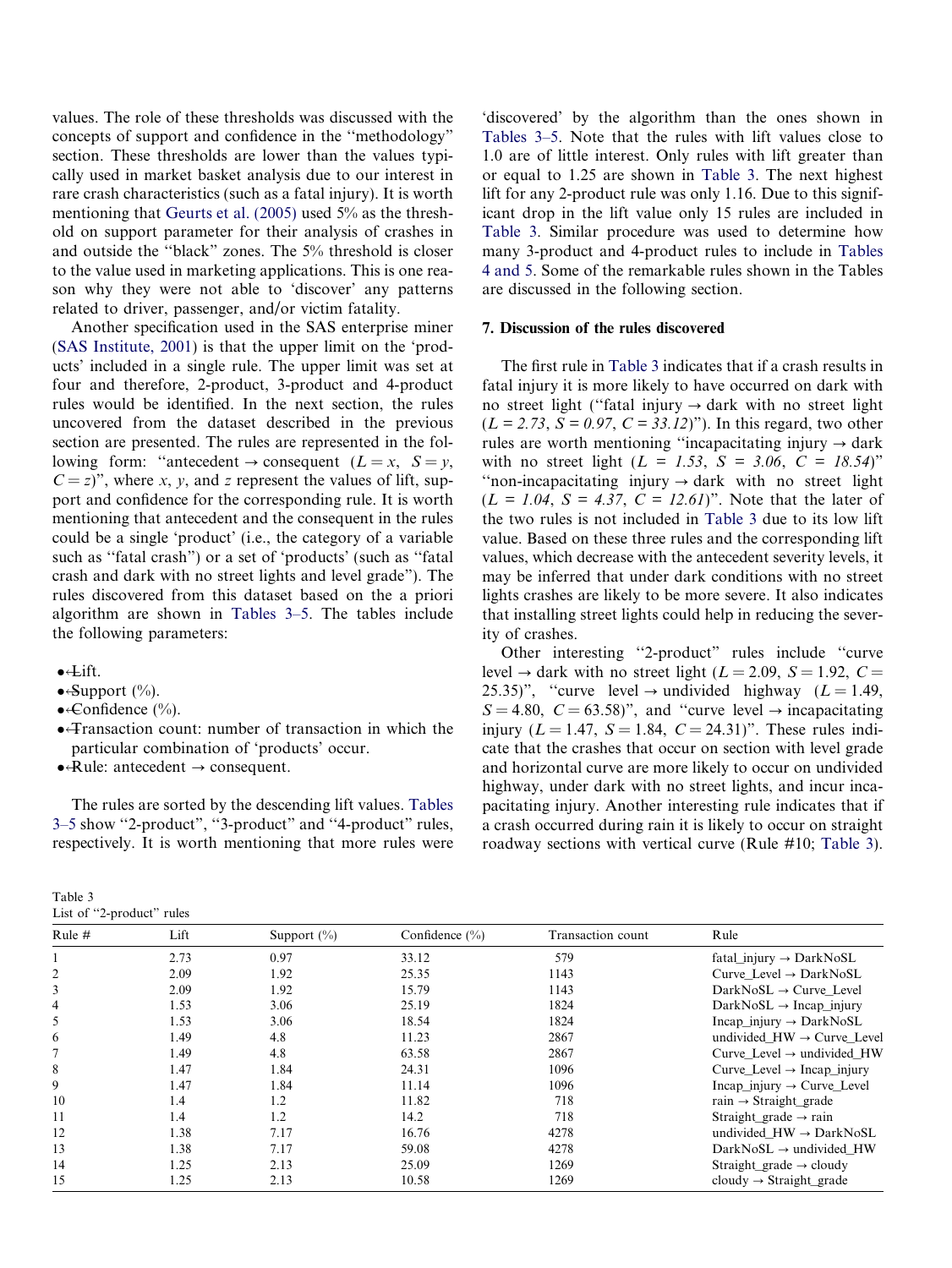<span id="page-6-0"></span>Table 4 List of ''3-product" rules

| Rule #           | Lift | Support $(\% )$ | Confidence (%) | Count | Rule                                                      |
|------------------|------|-----------------|----------------|-------|-----------------------------------------------------------|
| $\mathbf{1}$     | 2.77 | 1.5             | 19.85          | 895   | Curve Level $\rightarrow$ undivided HW & DarkNoSL         |
| $\boldsymbol{2}$ | 2.77 | 1.5             | 20.92          | 895   | undivided HW & DarkNoSL $\rightarrow$ Curve Level         |
| 3                | 2.57 | 1.5             | 12.36          | 895   | DarkNoSL $\rightarrow$ undivided HW & Curve Level         |
| 4                | 2.57 | 1.5             | 31.22          | 895   | undivided HW & Curve Level $\rightarrow$ DarkNoSL         |
| 5                | 2.18 | 1.33            | 26.43          | 792   | clear weather & Curve Level $\rightarrow$ DarkNoSL        |
| 6                | 2.18 | 1.33            | 10.94          | 792   | DarkNoSL $\rightarrow$ clear weather & Curve Level        |
| $\tau$           | 2.11 | 1.33            | 17.56          | 792   | Curve Level $\rightarrow$ clear weather & DarkNoSL        |
| 8                | 2.11 | 1.33            | 15.94          | 792   | clear weather & DarkNoSL $\rightarrow$ Curve Level        |
| 9                | 2.09 | 1.26            | 15.77          | 754   | undivided HW & Incap injury $\rightarrow$ Curve Level     |
| 10               | 2.09 | 1.26            | 16.72          | 754   | Curve Level $\rightarrow$ undivided HW & Incap injury     |
| 11               | 2.01 | 1.96            | 16.13          | 1168  | DarkNoSL $\rightarrow$ undivided HW & Incap injury        |
| 12               | 2.01 | 1.96            | 24.44          | 1168  | undivided HW & Incap injury $\rightarrow$ DarkNoSL        |
| 13               | 1.83 | 1.5             | 78.3           | 895   | DarkNoSL & Curve Level $\rightarrow$ undivided HW         |
| 14               | 1.66 | 1.96            | 27.3           | 1168  | undivided HW & DarkNoSL $\rightarrow$ Incap injury        |
| 15               | 1.66 | 1.96            | 11.87          | 1168  | Incap injury $\rightarrow$ undivided HW & DarkNoSL        |
| 16               | 1.62 | 0.91            | 10.72          | 542   | Straight grade $\rightarrow$ rain & divided HW            |
| 17               | 1.62 | 0.91            | 13.72          | 542   | rain & divided $HW \rightarrow$ Straight grade            |
| 18               | 1.61 | 0.93            | 12.26          | 553   | Curve Level $\rightarrow$ undivided HW & cloudy           |
| 19               | 1.61 | 0.93            | 12.19          | 553   | undivided HW & cloudy $\rightarrow$ Curve Level           |
| 20               | 1.61 | 1.26            | 68.8           | 754   | Incap injury & Curve Level $\rightarrow$ undivided HW     |
| 21               | 1.6  | 1.26            | 26.3           | 754   | undivided HW & Curve Level $\rightarrow$ Incap injury     |
| 22               | 1.58 | 0.91            | 16.12          | 542   | divided HW & Straight grade $\rightarrow$ rain            |
| 23               | 1.57 | 2.16            | 25.96          | 1290  | clear weather & DarkNoSL $\rightarrow$ Incap injury       |
| 24               | 1.57 | 2.16            | 13.11          | 1290  | Incap injury $\rightarrow$ clear weather & DarkNoSL       |
| 25               | 1.56 | 1.84            | 24.42          | 1101  | Curve Level $\rightarrow$ undivided HW & Non Incap injury |
| 26               | 1.56 | 1.84            | 11.78          | 1101  | undivided HW & Non Incap injury $\rightarrow$ Curve Level |
| 27               | 1.56 | 2.16            | 18.91          | 1290  | clear_weather & Incap_injury $\rightarrow$ DarkNoSL       |
| 28               | 1.56 | 2.16            | 17.82          | 1290  | DarkNoSL $\rightarrow$ clear weather & Incap injury       |
| 29               | 1.55 | 3.32            | 66.1           | 1981  | clear_weather & Curve_Level → undivided_HW                |
| 30               | 1.53 | 1.26            | 25.16          | 754   | clear weather & Curve Level $\rightarrow$ Incap injury    |
| 31               | 1.5  | 2.21            | 24.78          | 1316  | Straight Level & DarkNoSL $\rightarrow$ Incap injury      |
| 32               | 1.5  | 2.21            | 13.38          | 1316  | Incap_injury $\rightarrow$ Straight_Level & DarkNoSL      |
| 33               | 1.5  | 1.96            | 64.04          | 1168  | Incap injury & DarkNoSL $\rightarrow$ undivided HW        |

A similar rule is discovered for the cloudy weather, although the lift value for the rule is only 1.25 (Rule #15; [Table 3](#page-5-0)). The analysis also uncovers that undivided roadways in general can be expected to have crashes under dark conditions without street lights (Rule #12; [Table 3\)](#page-5-0). The reason for this association could be that the undivided roads are more likely to be without street lights thereby increasing the exposure for such conditions.

In Table 4, the rule with highest lift value is ''curve level  $\rightarrow$  undivided highway and dark with no street light  $(L = 2.77, S = 1.5, C = 19.85)$ " indicates that a crash on level grade and horizontal curve is more likely to be on undivided highway as well as under dark with no street lights. It once again indicates that it might be worth considering dividing the highways and installing lights on the level sections with horizontal curves. Note that in a marketing strategy this rule would not be given much attention due to its low support value. Low level of support means that the constituent of the rules is rare. This highlights the difference between association rules discovery in crash data analysis and marketing application due to emphasis of the former on the rare harmful events.

Another interesting set of rules is related to ''rain and divided highway  $\rightarrow$  straight grade (L = 1.62, S = 0.91, C  $= 13.72$ )" The straight grade means that the roadways only have a vertical curve and no horizontal curve. The rule implies that crash on a divided highway during rain is more likely to have occurred on a vertical curve. Rule #10 (Table 4) suggests that a crash on a level road with a horizontal curve is more likely to occur on undivided highway and involve incapacitating injury. It may be observed from [Table 5](#page-7-0) that the rules with four variables provide and further substantiate aforementioned conclusions. A closer look at the list of rules would also indicate that the many rules are 'repeated' with flipped antecedent and consequent (i.e., the LHS of the rules becomes the RHS). The only evaluation criteria that changes between two such rules would be the confidence for the rule. It re-emphasizes that these rules should not be interpreted as the 'causality' but as associations. Inferences regarding 'causality' require domain knowledge from traffic safety analysts and highway design engineers. Based on the rules discovered, the following 'actionable' conclusions may be drawn:

- � During rainy/cloudy conditions the roadways with a vertical curve are particularly crash prone.
- � Dark conditions without street lights are prone to more severe crashes.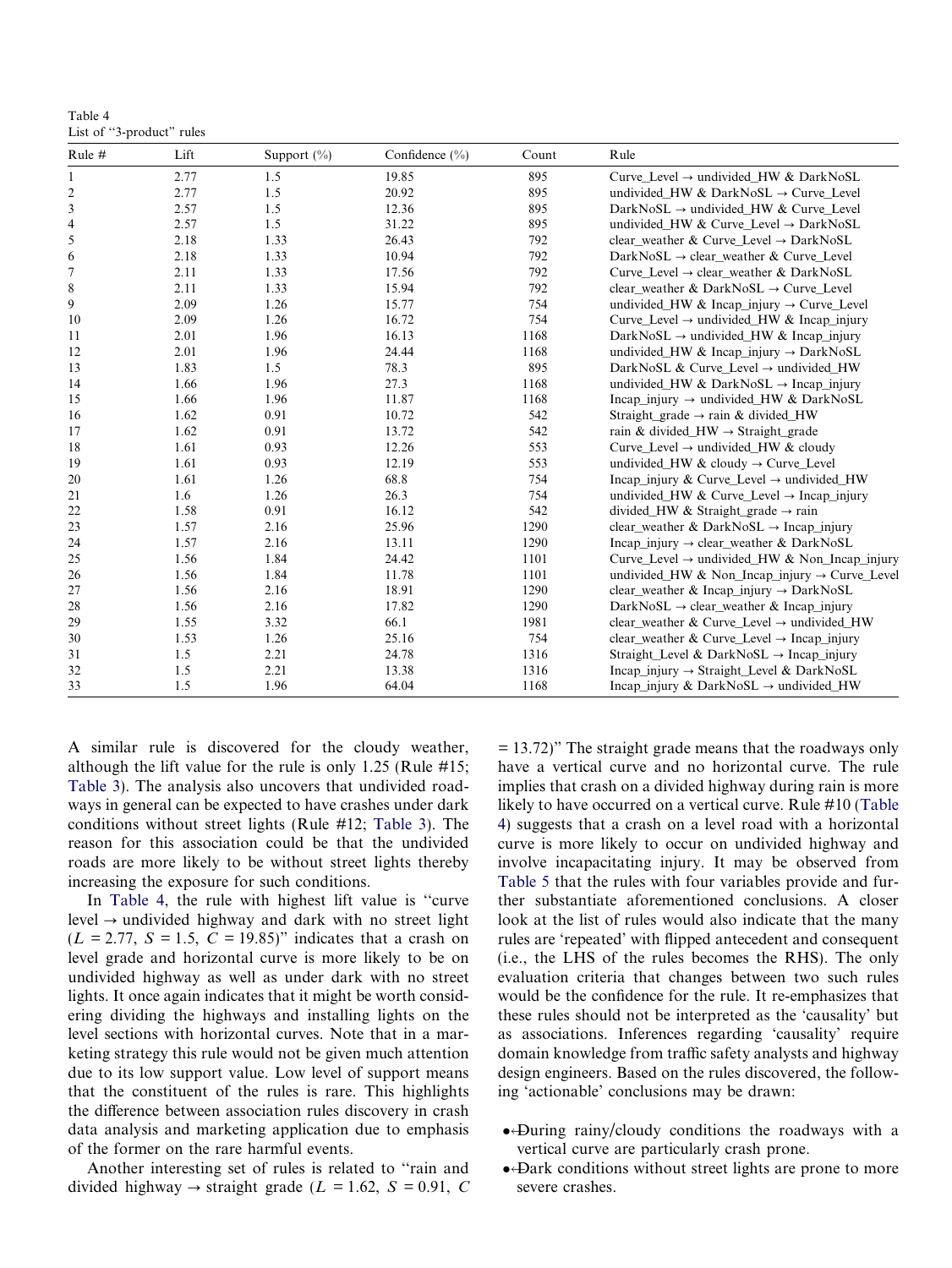<span id="page-7-0"></span>Table 5 List of ''4-product" rules

| Rule $#$                | Lift           | Support $(\% )$ | Confidence $(\% )$ | Count | Rule                                                                      |
|-------------------------|----------------|-----------------|--------------------|-------|---------------------------------------------------------------------------|
| 1                       | $\mathfrak{Z}$ | 1.08            | 15.05              | 644   | undivided HW & DarkNoSL $\rightarrow$ clear weather & Curve Level         |
| $\overline{c}$          | 3              | 1.08            | 21.49              | 644   | clear_weather & Curve_Level → undivided_HW & DarkNoSL                     |
| $\mathfrak{Z}$          | 2.8            | 1.08            | 14.28              | 644   | Curve Level $\rightarrow$ undivided HW & clear weather & DarkNoSL         |
| $\overline{\mathbf{4}}$ | 2.8            | 1.08            | 21.18              | 644   | undivided HW & clear weather & DarkNoSL $\rightarrow$ Curve Level         |
| 5                       | 2.7            | 1.08            | 12.96              | 644   | clear weather & DarkNoSL $\rightarrow$ undivided HW & Curve Level         |
| 6                       | 2.7            | 1.08            | 22.46              | 644   | undivided HW & Curve Level $\rightarrow$ clear weather & DarkNoSL         |
| 7                       | 2.68           | 1.08            | 32.51              | 644   | undivided HW & clear weather & Curve Level $\rightarrow$ DarkNoSL         |
| $\,$ $\,$               | 2.19           | 0.88            | 11                 | 526   | undivided HW & Incap injury $\rightarrow$ clear weather & Curve Level     |
| 9                       | 2.19           | 0.88            | 17.55              | 526   | clear weather & Curve Level $\rightarrow$ undivided HW & Incap injury     |
| 10                      | 2.1            | 1.4             | 16.78              | 834   | clear weather & DarkNoSL $\rightarrow$ undivided HW & Incap injury        |
| 11                      | 2.1            | 1.4             | 17.45              | 834   | undivided HW & Incap injury $\rightarrow$ clear weather & DarkNoSL        |
| 12                      | 2.03           | 0.88            | 11.67              | 526   | Curve Level $\rightarrow$ undivided HW & clear weather & Incap injury     |
| 13                      | 2.03           | 0.88            | 15.3               | 526   | undivided HW & clear weather & Incap injury $\rightarrow$ Curve Level     |
| 14                      | $\overline{2}$ | 1.4             | 24.27              | 834   | undivided HW & clear weather & Incap injury $\rightarrow$ DarkNoSL        |
| 15                      | $\overline{2}$ | 1.4             | 11.52              | 834   | DarkNoSL $\rightarrow$ undivided HW & clear weather & Incap injury        |
| 16                      | 1.9            | 1.08            | 81.31              | 644   | clear weather & DarkNoSL & Curve Level $\rightarrow$ undivided HW         |
| 17                      | 1.85           | 1.32            | 16.49              | 788   | undivided HW & Incap injury $\rightarrow$ Straight Level & DarkNoSL       |
| 18                      | 1.85           | 1.32            | 14.84              | 788   | Straight Level & DarkNoSL $\rightarrow$ undivided HW & Incap injury       |
| 19                      | 1.84           | 1.32            | 10.88              | 788   | DarkNoSL $\rightarrow$ undivided HW & Incap injury & Straight Level       |
| 20                      | 1.84           | 1.32            | 22.32              | 788   | undivided HW & Incap injury & Straight Level $\rightarrow$ DarkNoSL       |
| 21                      | 1.82           | 1.08            | 56.34              | 644   | DarkNoSL & Curve Level $\rightarrow$ undivided HW & clear weather         |
| 22                      | 1.71           | 1.4             | 12.23              | 834   | clear weather & Incap injury $\rightarrow$ undivided HW & DarkNoSL        |
| 23                      | 1.71           | 1.4             | 19.5               | 834   | undivided HW & DarkNoSL $\rightarrow$ clear weather & Incap injury        |
| 24                      | 1.66           | 1.4             | 27.43              | 834   | undivided HW & clear weather & DarkNoSL $\rightarrow$ Incap injury        |
| 25                      | 1.64           | 1.32            | 26.98              | 788   | undivided HW & Straight Level & DarkNoSL $\rightarrow$ Incap injury       |
| 26                      | 1.63           | 0.88            | 69.76              | 526   | clear weather & Incap injury & Curve Level $\rightarrow$ undivided HW     |
| 27                      | 1.63           | 1.28            | 25.46              | 763   | clear weather & Curve Level $\rightarrow$ undivided HW & Non Incap injury |
| 28                      | 1.61           | 0.88            | 26.55              | 526   | undivided_HW & clear_weather & Curve_Level $\rightarrow$ Incap_injury     |
| 29                      | 1.6            | 0.88            | 18.35              | 526   | undivided HW & Curve Level $\rightarrow$ clear weather & Incap injury     |
| 30                      | 1.56           | 0.94            | 24.36              | 561   | Daylight & Curve Level $\rightarrow$ undivided HW & Non Incap injury      |
| 31                      | 1.55           | 1.58            | 17.72              | 941   | Straight Level & DarkNoSL $\rightarrow$ clear weather & Incap injury      |
| 32                      | 1.55           | 1.58            | 13.79              | 941   | clear weather & Incap injury $\rightarrow$ Straight Level & DarkNoSL      |
| 33                      | 1.55           | 1.58            | 25.54              | 941   | clear weather & Straight Level & DarkNoSL $\rightarrow$ Incap injury      |
| 34                      | 1.55           | 0.88            | 47.99              | 526   | Incap_injury & Curve_Level $\rightarrow$ undivided_HW & clear_weather     |
| 35                      | 1.52           | 1.28            | 65.1               | 763   | clear weather & Non Incap injury & Curve Level $\rightarrow$ undivided HW |
| 36                      | 1.51           | 1.4             | 64.65              | 834   | clear weather & Incap injury & DarkNoSL $\rightarrow$ undivided HW        |
| 37                      | 1.51           | 0.95            | 64.46              | 564   | clear weather & Possible injury & Curve Level $\rightarrow$ undivided HW  |

# $\bullet$  Sections with horizontal curve are prone to crashes involving incapacitating injury.

It is reasonable to compare some of the conclusions from this analysis to the findings of the past studies. As mentioned earlier, most of the studies dealing with severity of crashes have used severity as the dependent variable. For example, [Shankar et al. \(1996\)](#page-9-0) concluded that night time conditions with no street lights increase the probability of property damage (i.e., No injury) crashes on a 61 km study section of I-90 in the state of Washington. It was argued that since the most dangerous portion of this major freeway was likely to be illuminated, a positive correlation between the absence of illumination and the likelihood of a property damage, only crash, is increased. Also, one of the previous studies by [Abdel-Aty \(2003\)](#page-8-0) based on crash data from roadway sections in the Central Florida area did not find the variable ''weather" as significantly affecting the severity levels. Other results from the study about the relationship of the severity levels with horizontal curve and lighting conditions were consistent with the results obtained here. These references highlight the potential of market basket analysis to uncover patterns, whether related to severity or crash frequency, which may sometimes remain undetected by the traditional approach to crash data analysis (i.e., with pre-specified input and output variables). It is also worth mentioning that the differences between lift values for the rules involving different antecedent (for example, night time and day time) but same consequent (e.g., fatal crash) could provide a measure akin to ''measure of effect" estimated through multivariate statistical models.

There are other methods such as ''chi-square test of count tables" for examining the presence of associations among variables. However, some issues need to be considered when using the chi-square test. A significant overall chi-square test would indicate that the categorical variables forming the contingency table are not independent, but provides no information as to whether the lack of independence occurs throughout the table or only in a specific part. In the proposed algorithm, each category of a nominal variable is treated as a different 'product'. Hence, the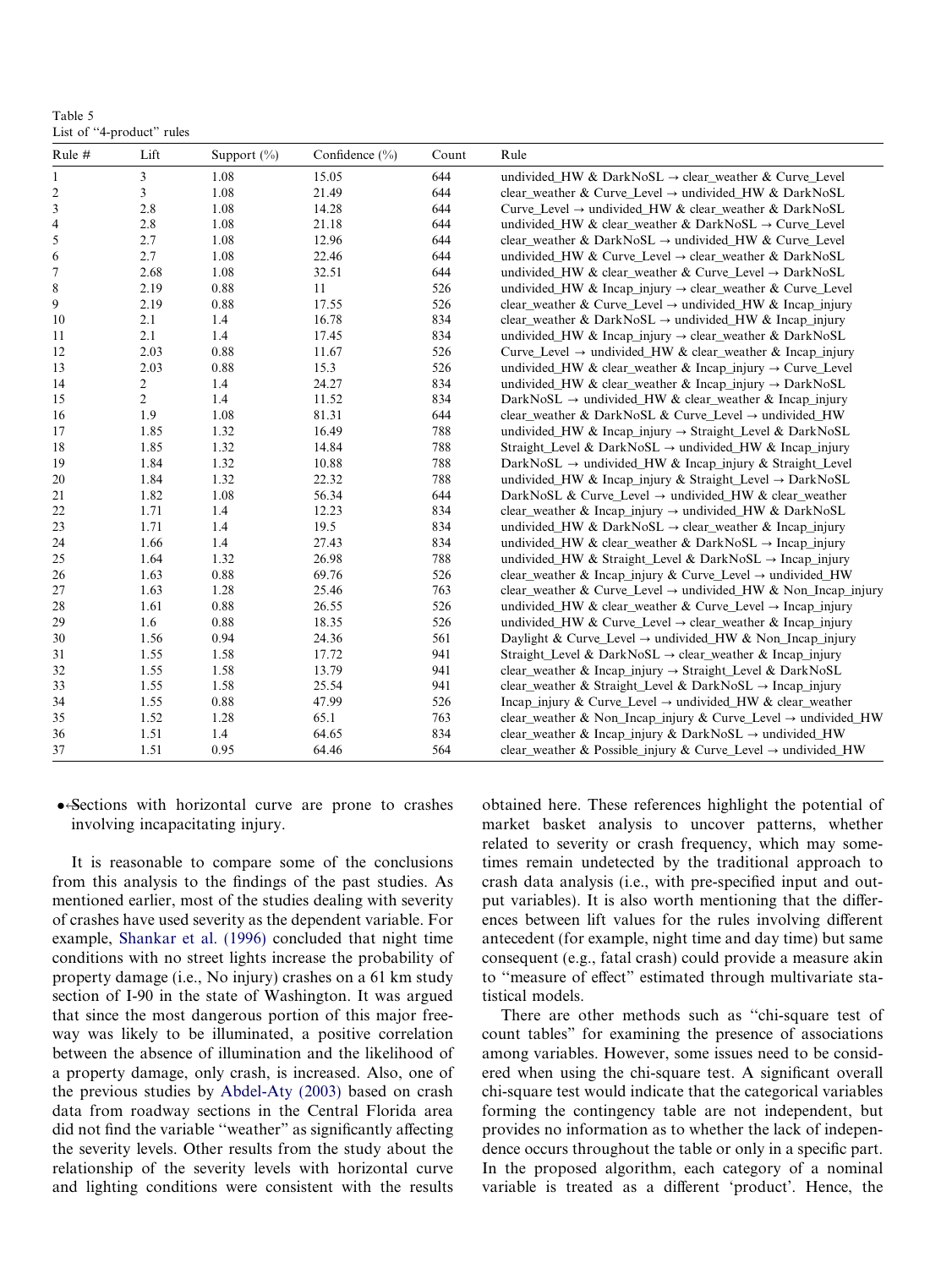<span id="page-8-0"></span>discovered rules would provide us, for example, not only if weather and vertical alignments are correlated but also if crashes under rain (a category within the variable weather) are more likely to also occur on downgrade (a category within the variable vertical alignment).

Since the market basket analysis has never been applied before to crash data from the United States, further explorations with the data could reveal more patterns of interest. Further 'mining' could be carried out with more parameters to build on the promising results obtained here. These parameters could include at-fault driver age-groups, notat-fault driver age-groups, gender, etc. The analysis may be extended to intersection crashes as well. Also, in this study we have only focused on association rules with lift values greater than unity. The algorithm may be modified to also provide rules with lift  $<< 1$ . In marketing applications, such rules are aplenty but generally useless (since they indicate the products that do not sell together). For crash data analysis, characteristics that generally do not occur together would also be of interest.

## 8. Conclusive remarks and future scope

In this study, the application of market basket analysis on crash data is demonstrated using the data from the State of Florida. The a priori algorithm to search for association rules in the crash data is applied in this study with crucial changes made to thresholds used on rule evaluation criteria. These modifications were directed towards making association rule mining more suitable for crash data analysis. More specifically, since the dataset involves rare events of interest such as fatal crashes, the thresholds used for minimum support were lowered. The lowering of threshold allows the analyst to be able to discover association involving such rare events.

The application of market basket analysis could be very useful in detecting patterns in the crash data obtained from a large jurisdiction. Since these data are already being collected by various agencies around the world, association discovery analysis becomes all the more suitable. It enables one to look at the data without any 'prejudice' and without limiting the amount of information data could potentially provide. Retailers around the world have found this to be a good tool to estimate the items that are purchased together. Similarly, association rules can be useful for agencies looking into crash patterns to identify policy initiatives for reducing frequency and severity of crashes. The a priori algorithm is indeed a systematic way of exhaustively examining cells of all possible contingency tables (similar to the ones found in publications similar to [Traffic Safety Facts, 2001\)](#page-9-0) within a large dataset. The only difference is that the results are presented in the form of association rules. Hence, it is a simple but efficient approach to search for patterns in the statewide/nationwide crash data.

In this study, the application was demonstrated using five different variables in the crash database. With five variables the number of discovered rules was manageable. However, to fulfill the potential of association rule mining as a traffic safety decision support tool; the algorithm, of course, would have to be applied to datasets with many more variables. The lower minimum support threshold (anywhere close to the one used in this study) would result in significantly higher number of discovered rules. Large number of rules would require more sophisticated ways to mine the patterns within the discovered association rules. In this regard, additional measures of finding 'interesting' rules in the database would need to be explored. These measures include Gain measure and Conviction proposed by [Fukuda et al. \(1996\)](#page-9-0) and Brin et al. (1997), respectively. More such measures have also been documented by Bayardo and Agrawal (1999). In this regard, some studies in the field of bioinformatics have also proposed detailed algorithms for comprehensive post-processing of discovered rules. These algorithms include the ones proposed by [Tuzhilin and Adomavicius \(2002\)](#page-9-0) and [Tuzhilin and](#page-9-0)  [Liu \(2002\)](#page-9-0). Review of these studies reveals that algorithms for post-processing of rules along with the additional measures of interestingness are highly context dependent. Developing such analyzes in the context of crash data is not a trivial matter and is, therefore, worthy of future investigations.

These investigations are necessary for developing decision support tools based on association rule mining. As with the market basket analysis in the retail sector where it is up to the data owners to re-shelve their items based on the results, it would be up to the agencies to act on these broad patterns discovered from the data to develop policy initiatives and/or specific solutions for reduction in injuries and fatalities on roadways.

#### References

- Abdel-Aty, M., 2003. Analysis of driver injury severity levels at multiple locations using ordered probit models. Journal of Safety Research 34 (5), 597–603.
- Abdel-Aty, M., Keller, J., 2005. Exploring the overall and specific crash severity levels at signalized intersections. Accident Analysis and Prevention 37 (3), 417–425.
- Abdelwahab, H., Abdel-Aty, M., 2001. Development of artificial neural network models to predict driver injury severity in traffic accidents at signalized intersections. Transportation Research Record 1746, 6– 13.
- Agrawal, R., Imielinski, T., Swami, A., 1993. Mining association rules between sets of items in large databases. In: Proceedings of the ACM SIGMOD, Washington DC, pp. 207–216.
- Bayam, E., Liebowitz, J., Agresti, W., 2005. Older drivers and accidents: a meta analysis and data mining application on traffic accident data. Expert Systems with Applications 29 (3), 598–629.
- Bayardo Jr., R., Agrawal, R., 1999. Mining the most interesting rules. In: Proceedings of the 1999 ACM-SIGKDD International Conference on Knowledge Discovery in Databases and Data Mining, pp. 145–154.
- Brin, S., Motwani, R., Ullman, J., Tsur, S., 1997. Dynamic itemset counting and implication rules for market basket data. In: Proceedings of the 1997 ACM-SIGMOD International Conference on the Management of Data, pp. 255–264.